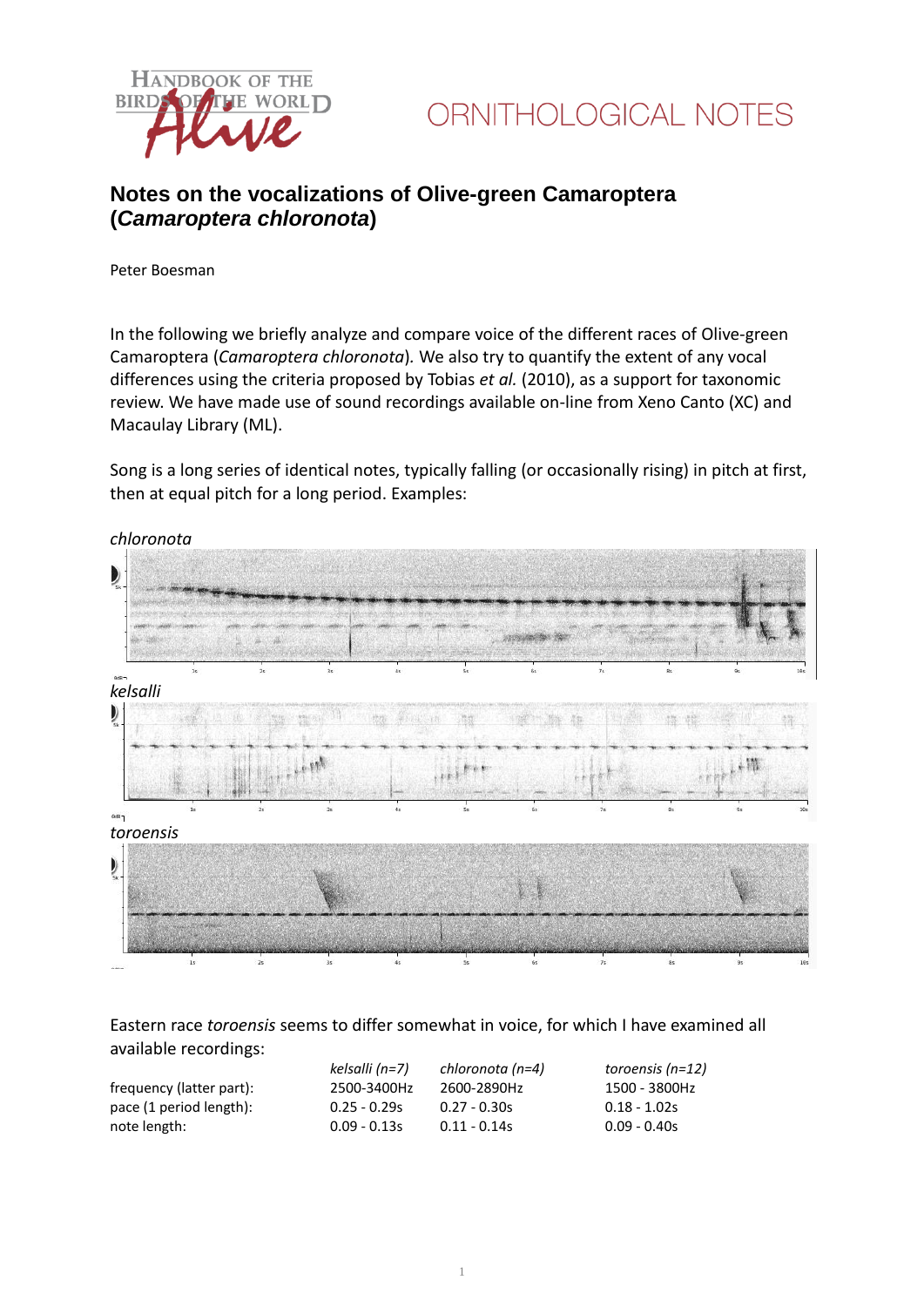

ORNITHOLOGICAL NOTES

Song of *toroensis* is clearly much more variable. One could argue that this taxon has a fast and a slow song, but measurements for pace are: 0.18,0.23,0.24,0.27,0.34,0.50,0.60,0.66, 0.75,0.84,0.84 and 1.02 indicating there is no clear dividing line between two song types.



Alternatively, we may discern a different slow song-type based on a typical note shape (sonograms with different time and frequency scale !):

but then other examples of slow song don't fit in here: